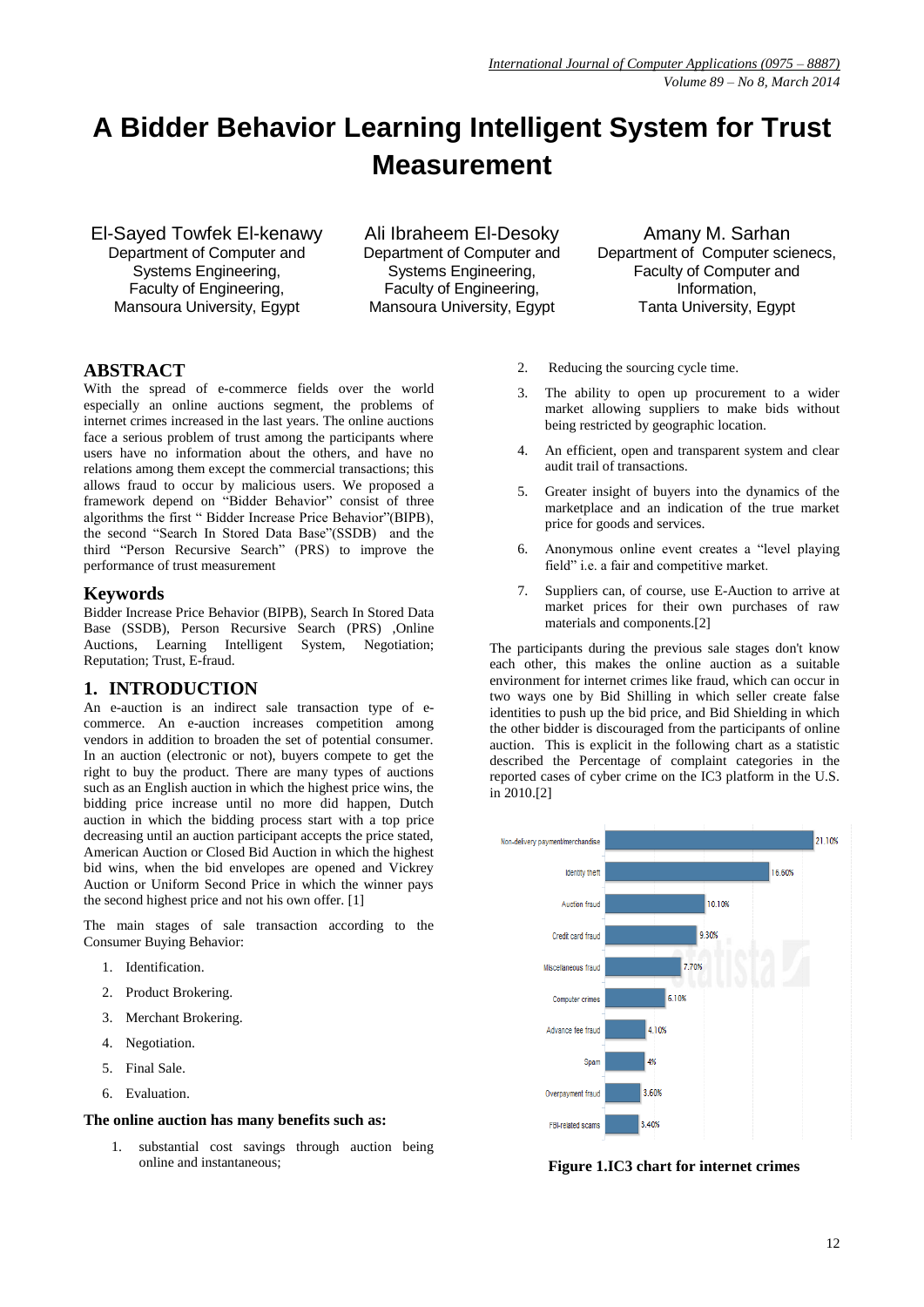The National White Collar Crime Center [3] declared that the exploration of the eBay auction system is also significant for the experiment carried out since eBay fraud accounts for more than half of online auction fraud. IC3 declared in the (Federal Bureau of Investigation) FBI report about fraud 2012 high rate of complaints in auto fraud as a case study [3]. It show the percentage complaints by age



**Figure 2.IC3 chart for internet crimes2012** 

The pervious statics show fraud in cyber crime, Internet users' complaint and how it causes a great loss for all participants'. The fraud can occur through negotiation stage.

Negotiation is a Process by which group of software agents communicate with each other to reach a mutually acceptable agreement on any matter. [4].

There are two major issues of trust for the users occur in emarketplaces:

- 1. The potential buyer can't access physically to the product, so the seller could misrepresent his service or product quality to ask for a higher price.
- 2. The seller or the buyer may not execute the agreement reached at the e-marketplace asking later to renegotiate or even refuse to commit the transaction.

The e-auction processes take place using the agent technology which is used to avoid the problem of continuous monitoring process during the auction. Learning intelligent system are software agents assist participants in the auctions by automating some of the key aspects of the process. Auction aggregators use intelligent agents to find and track auctions on multiple auction sites. The agents in e-negotiation dialogs based on their own requirements until reaching an agreement on one or multi issues of the negotiation. Using heuristic algorithms to develop negotiation agents ' decision making mechanism is useful. [5]

## **2. REPUTATION AND TRUST IN E-AUCTION**

The participant of online auction is unaware of the details of the seller; they have no other option except trust the feedback mechanism [5], so there is a gap between the auction participants depending on the trust and participant's reputation. There is a difference between trust and reputation, reputation is a quantity relative to the particular embedded social network of evaluating agent and encounter history, trust is a dyadic quantity between the trustee and the trustier which can be obtained from the reputation data about trustee [6].

Reputation is very important and useful in multi-agent systems because there are large numbers of agents interacting during the auction. For example reputation can be seen as follows: allow buyers to choose the best seller in the auction system, so the reputation motivates seller to do the best to avoid bad reputation.

The field lines of reputation: [7]

- 1. Define the trustworthiness of an agent using relationships between participants.
- 2. Collect information from the aggregation of rating retrieval from the communication between members.
- 3. Describe the trustworthiness of an agent truly.
	- Summary of Critical success factors of C2C auction about security and trust of e-auction privacy (PRI) that include how users' personal data is used by eauction, protection (PRO) to prevent, avoid, remove any malicious action, Detection (DET) by using software like firewalls, virus prevention to detect any unauthorized users, Reputation (T), the website's reputation is associated to the size, how long the online auction has been working and the other organization deal with the auction website, Multi agent system (MAS) is a software has the ability of detecting , scheduling , development , planning and decision making.[8]

The positive reputation rating is not the only factor to increase the bidder's probability of winning the auction, there is a great role of communication and reputation in e-auction, messages can be used to reduce the asymmetric information associated with the transaction. [7]. the feedback ratings from the participants of the online auction are unreliable and limited.

Trust and reputation management plays an efficient role in collaboration among network participant that might not have sufficient prior knowledge about each other. Reputation based trust is often employed to help identify and avoid malicious players and protect a networked computing system from possible abuses. There are many challenges in trust and reputation management for future internet computing application as trust and reputation representation.

Trust and reputation have a central role in interaction in multiagent systems (MAS) in which agents can work freely, can enter and leave the system at any time. The individual components act in an autonomous and flexible manner in MAS to achieve their objectives. The agents' features in MAS can be considered as:

- 1. The agents' are an unreliable and self interested.
- 2. The agents have no details about their environment.
- 3. No central authority can control all the agents.

Despite these uncertainty features the interaction between agents has to take place. There are four different types of trust and reputation that are used to get the best reliability for system reputation, Interaction trust which is calculated from direct interaction and past experience. Role based trust is defined by the relationships between the agents. Witness reputation contains the reports of witnesses about the agent behavior. Certificate reputation present references about the agent behavior provided by the other agents. [9]

The important factors that affect on e-auction trust and reliability: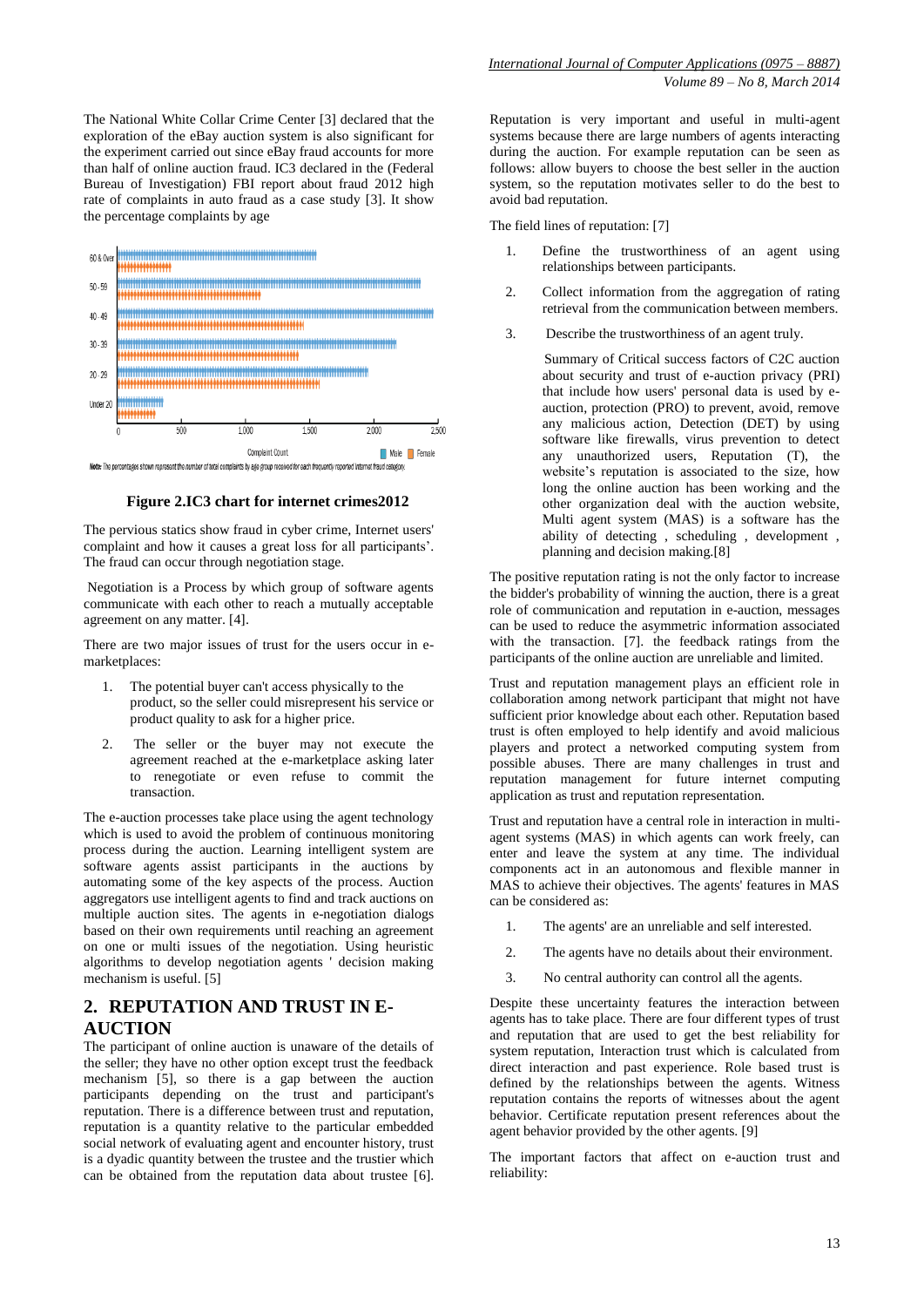- Credibility: professional appearance of the auction site, up to date information, good interaction...
- Security: high security issues must be applied.
- Added Incentives: giving important information regarding the offers available.
- Experience: feedback facilities should be applied to share past experiences which play an important role in trust management.

Trust is built in negotiation process which need a management that feature a policy language based on state machines. It is supported by Lifecycle management and automated runtime enforcement tools. A trust negotiation system used to avoid some problems as scalability problems when attempting to store identifying information for each request, where web service providers don't know requester identities. The interaction occurs between service requester and service provider, the both own credential that used to negotiate trust. [10]

## **3. RELATED WORK**

The fraud during e-auction processes reflects bad reputation for this auction and its participants, so thus reduce the demand for these online auctions. Many studies discussed how to protect the participants from fraud using many techniques , one uses trust models to calculate each participant trust, other one uses special comparable algorithms to predict that the auction users are trusted or un trusted , and some auctions may use a third party like payment services as escrow services. These related works discuss these techniques.

## **3.1 The third party services**

To protect the consumers from fraud, proposed services like escrow services are used to help users how to buy and sell online without getting scammed. The problem: how to exchange money for an online auction sale like on (E-bay) without getting scammed. If you are selling something, what is an acceptable form of payment when you can't take a credit card? If you take a check and ship the product, by the time the check bounces, the merchandise is gone! Escrow.com, an accredited escrow company, acts as a secure third party to protect the Buyer and Seller.

#### **3.2 Predicting the participants' behavior using feedback features**

A study in 2004 explained the impact of product classification for online auctions and how it affects the negative feedback. The product classified to four features "product description complexity, sensory products, variable functionality, and fragility "which affect consumer complaints. [10]

At 2005 the study of [11] presented two algorithms for reputation depending on data mining to analyze the topology of seller-buyer connection to derive useful knowledge about the participants using their credibility and density. One compute the credibility of the participants by an iterative search of the connection between the inter-participants, the other one discover clusters of participants who are densely connected through committed auction.

In 2005 a study in [12] proposed a comparable algorithm to discover negative feedback through feedback comments where the online auctions are biased to positive feedback and neglect the negative feedback, no auction site support personalize trust value . For example e-Bay trust can be gained using feedback comments but some problems appear

as, the user can choose not to display feedback comments, or unpaid items the buyers are not allowed to write a rating comment. This explains the negative feedback.

A new framework for agent based trust management in online auction was proposed in 2008 in the paper [13] to facilitate real time trust re-evaluation by updating user roles and access permissions dynamically, where the reputation models depend on prior history of users and/or feedback from the other entities, and there is no effective mechanism to prevent users from giving false information when making a recommendation.

A new method for mining reputation was presented in 2009 in [14] that access the reliability and questionability of seller for negative and positive reputation by constructing S-graph which reflects the social linkage between seller and buyer, that identifying missing feedback that detect misbehaving contractor and counteract fraud.

The study of [15] at 2010 used collection channels which refer to how information collected from evaluators, the information can be collected through three formats:

- 1. Rating scales in which evaluator's rate the product from  $1.5$ .
- 2. Text comments in which evaluators are asked to write a comment.
- 3. Other formats like videos and pictures.

#### **3.3 Trusted models using intelligent agent**

The other studies discuss proposed trusted models that calculate the participants trust using intelligent agent technology as follows. Spares is a simple reputation mechanism can be implemented irrespective the number of ratings. There are basic principles provided by spore's model services:

- 1. The user reputation is built during its activity starting with minimum reputation value.
- 2. No matter how unreliable the user is the reputation value of a user doesn't fall below the reputation of a new user.
- 3. The reputation value of the user is updated based on the feedback provided by the others to reflect the last trustworthiness.
- 4. The system keeps the most recently submitted rating in the case of two users may interact more than once.
- 5. Smaller rating change happened with the users with high reputation value.

Histos is a complex reputation mechanism that assumes that there are many rated interactions to create a dense web of pairwise ratings. It used to overcome the problem of connecting among the users by building a more personalized system in Weaving a Web of Trust, that there is connected path between two users. [2002][16]

The model of 2005 named as Fire: An Integrated Trust and Reputation Model for Open Multi-Agent Systems, This model is suitable in MAS in which each agent is responsible for evaluating and storing its trust information, can produce an associated reliability and trust measure. This model combines between the four different types of reputation and trust: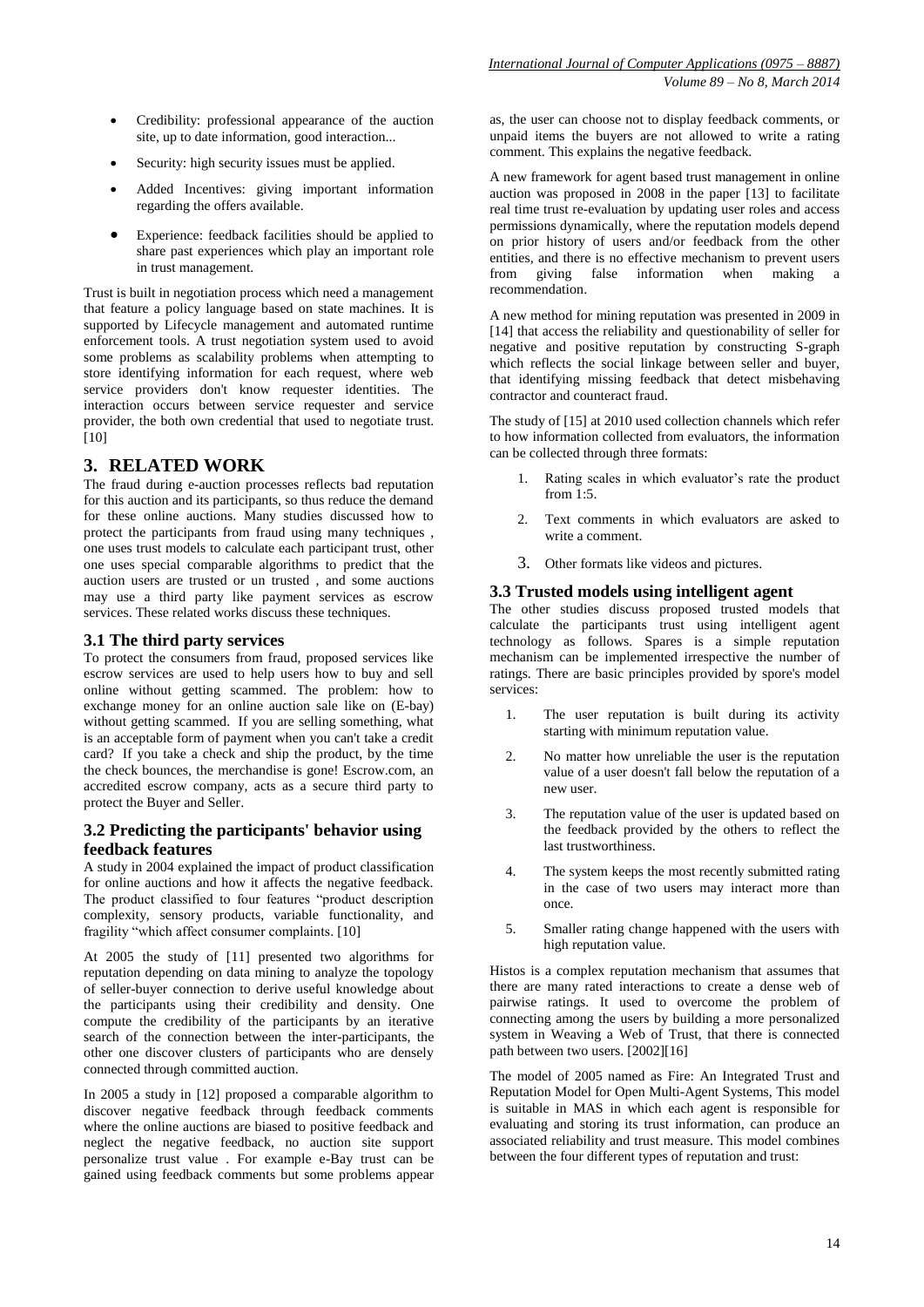*International Journal of Computer Applications (0975 – 8887) Volume 89 – No 8, March 2014*

- 1. Interaction trust: calculated from direct interaction and past experience.
- 2. Role based trust: defined by the relationships between the agents.
- 3. Witness reputation: contain the reports of witnesses about the agent behavior.
- 4. Certificate reputation: references about the agent behavior provided by the other agents. [17]

In 2006 A new quantitative trust model for negotiation agents using argumentation was proposed to provide a secure environment for agent negotiation using multi agent systems. The centralized mechanisms such as digital certificate are difficult to be attached because there is no check on the system, if the trusted authorities are compromised, and not suitable for argumentation. Multi-agent systems, protocols used to achieve a meaningful interaction between agents. Such protocols describe allowed communicative acts between agents, the flexibility protocols can be achieved by combining small dialogue games using logical rules about the reasoning agent which can specify this combination. The framework must allow one entity to assume that the second entity will behave as the first entity expect exactly. This model is an efficient and gathers the most important factors:

- 1. The trustworthiness of confidential agents;
- 2. The target's trustworthiness according to the point of view of confidence agents
- 3. The number of interactions between confidence agents and the target agent;
- 4. The timely relevance of information transmitted by confidence agents.

Another model was proposed in 2009 called Agent Based Trust Management Model Based on Weight Value Model for Online Auction. This model is used to improve the performance and scalability of e-auctions by providing efficient trust management methodology using agent technology to avoid the problem of monitoring the proceeding of the auction taking into account some consideration factors such as the time taken for the auction and the original price obtained versus the price expected. [18]

#### **4. THE PROPOSED FRAMEWORK**

We propose a framework consists of three algorithms the first "Bidder Increase Price Behavior" (BIPB), the second "Search in Stored Data Base" (SSDB) and the third "Person Recursive Search" (PRS) to improve the performance of trust measurement using learning intelligent system to predict the other participants' behavior.

#### **4.1 Increase Price Behavior (BIPB)**

The BIPB algorithm will analysis the winners' behavior in increasing price and stored by the other trusted users from the other auction sites then comparing participants' behavior, taking into account the category, the rarity of the item and time level. As shown in figure (3)



**Figure (3) BIPD flow chart**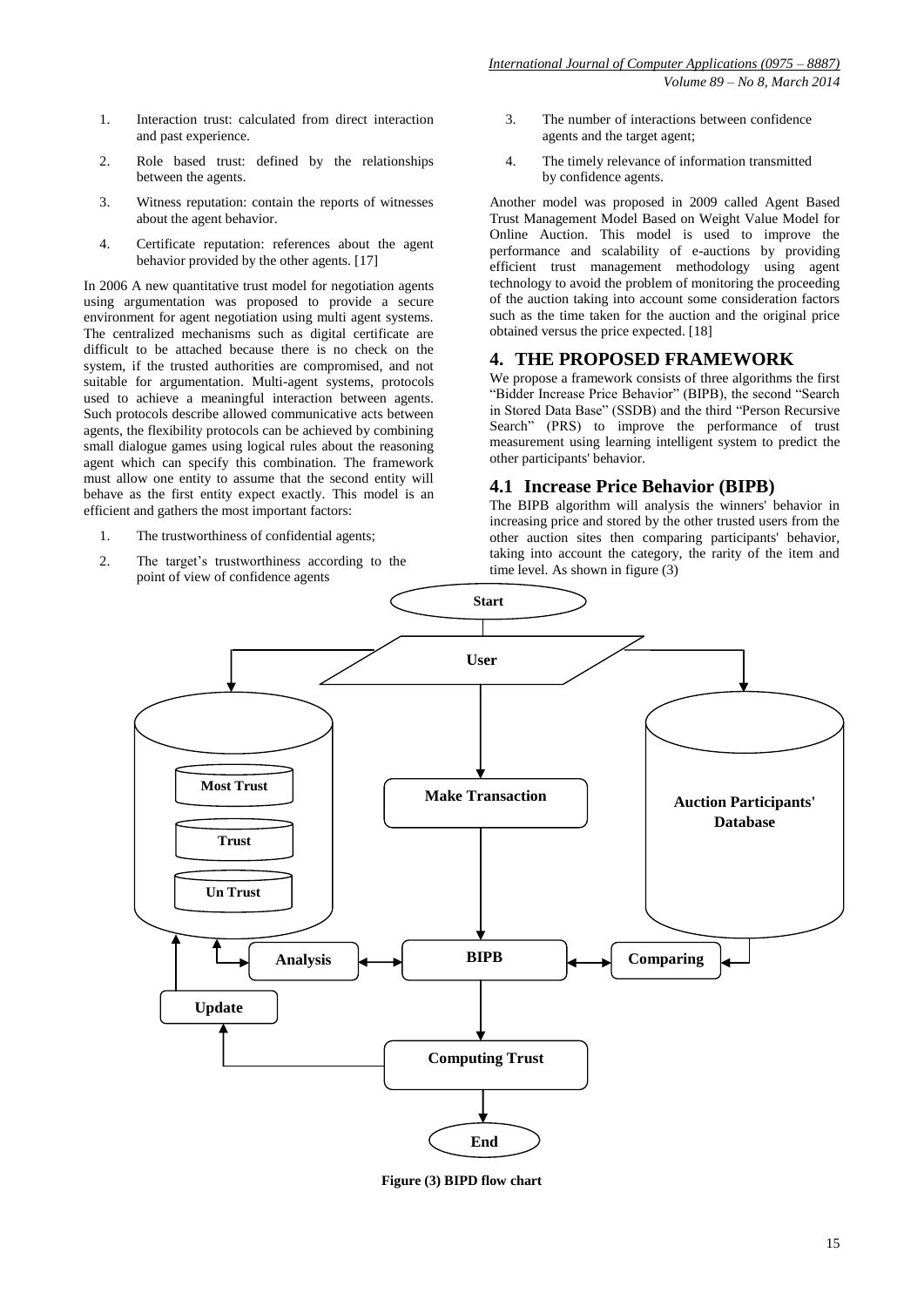#### **4.2 Search In Stored Data Base (SSDB)**

The SSDB algorithm receives the information about each participant, this information divided to the user profile and historical transactions for this user, which is stored in the existing database, then the SSDB, compare this information with a stored trusted database that stored by other trusted

users from other auction sites. This trusted data consists of measures for testing trusted users. These measures are based on the features of trusted users which are collected from trusted users' profiles, their transactions and feedbacks. After mining the information using SSDB algorithms and applying decision making process. As shown in figure (4).



**Figure (4) SSDB flow chart**

#### **4.3 Person Recursive Search (PRS)**

The APA algorithm described a trust propagation mechanism which uses the output of the auction rule to generate personalized trust between person's transactions as a social network graph which edges length and thickness as a function of strength and goodness. Taking into account the location, face book friend, time of relation and the category. As shown in the figure (5)



**Figure (5) Search about persons may know X**

Using technology Ask Person About Person Recursive Search ( PRS) that allow users to directly make their recommended social network, extracting trust from feedback comments applying classification algorithms to capture negativity in feedback comments. As shown in figure (6)

| Function                                                                                                          | Find friends know (person, X)    |  |  |  |  |
|-------------------------------------------------------------------------------------------------------------------|----------------------------------|--|--|--|--|
| $\ell$ order friends of person knowing X by the location, facebook<br>friends, time of relation and the category. |                                  |  |  |  |  |
| End Function                                                                                                      |                                  |  |  |  |  |
| Function                                                                                                          | Compute trust (person)           |  |  |  |  |
| If person knows X                                                                                                 |                                  |  |  |  |  |
| $Voters = Voters + 1$                                                                                             |                                  |  |  |  |  |
| Trust $(X) = [Trust(X) + (Trust (person)*Trust (person, X))]$ /Nub<br>of Voters                                   |                                  |  |  |  |  |
| End If                                                                                                            |                                  |  |  |  |  |
| For each Find friends know (person, $X$ ) as (J)                                                                  |                                  |  |  |  |  |
| Compute trust $(J)$                                                                                               |                                  |  |  |  |  |
| End for each                                                                                                      |                                  |  |  |  |  |
| Return Trust $(X)$                                                                                                |                                  |  |  |  |  |
| <b>End Function</b>                                                                                               |                                  |  |  |  |  |
| For each Friends (x) as person                                                                                    |                                  |  |  |  |  |
|                                                                                                                   | // Friends People may know $(X)$ |  |  |  |  |
| $Trust(X) = Compute Trust (person)$                                                                               |                                  |  |  |  |  |
| End for each                                                                                                      |                                  |  |  |  |  |
| Print Trust $(X)$                                                                                                 |                                  |  |  |  |  |

**Figure (6) Recursive Search function**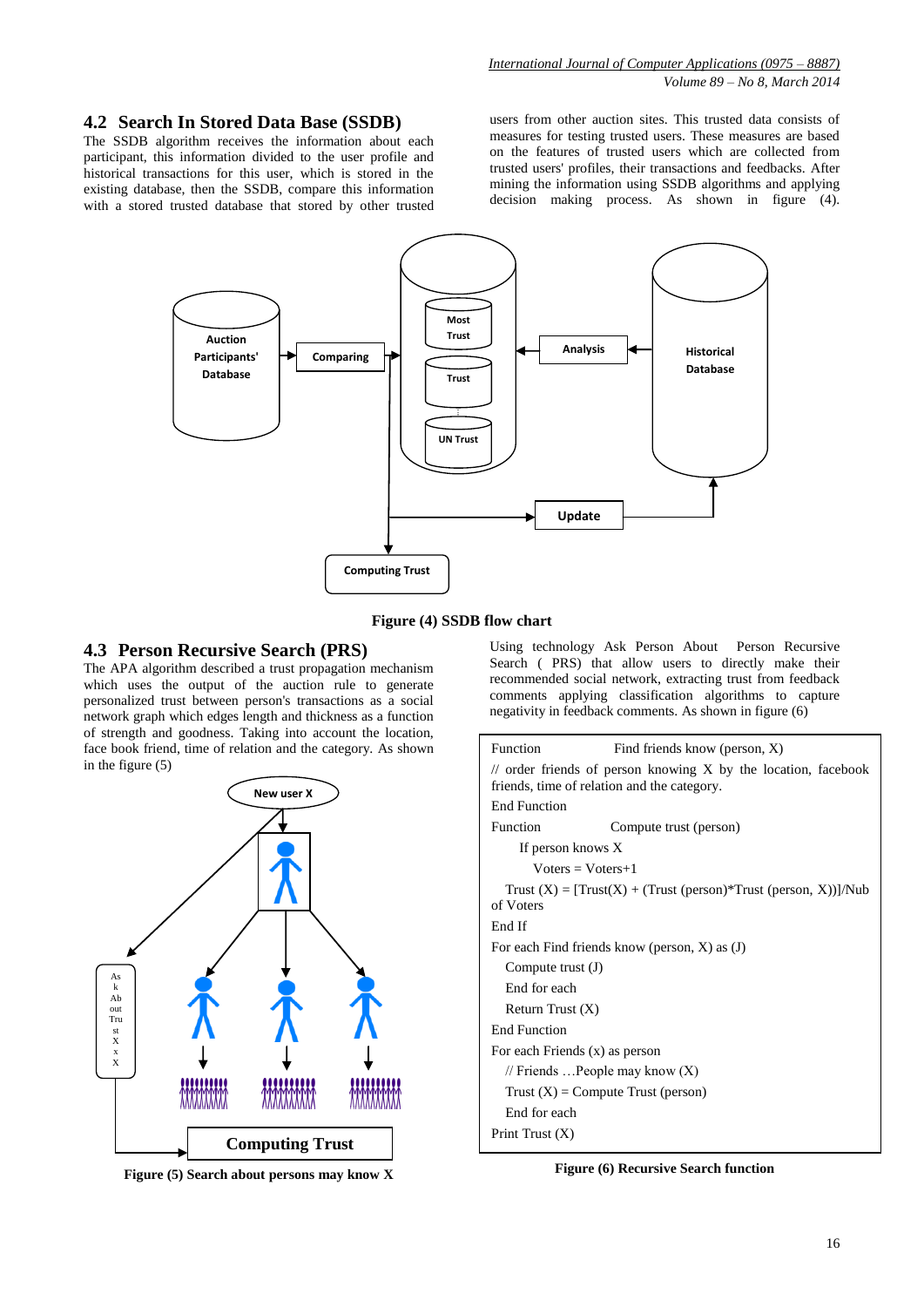# **5. RESULTS**

By running the algorithms, we can get a lot of results we can see some of it. For example

For every bidder relation between number of bids and category. As shown in figure(7)

| Category(Electronics)<br>Item | Number of bids |
|-------------------------------|----------------|
| Laptop                        |                |
| Mobile                        | 75             |
| I Pad                         |                |

**Figure (7) Relation between number of bids and category**

2. For every bidder relation between number of bids and time. As shown in figure(8)







We also can have all relation and behavior, these stored in data base finally the algorithm will analysis it then predict and computing trust. As shown in table (1)

| <b>Bid</b><br>der<br>Na<br>me | (BI<br>PB<br>Tr<br>ust | (SS<br>DB)<br>Tru<br>st | (PR)<br>$S$ )T<br>rust | <b>Total</b><br>Trust%    | <b>Bidder status</b> |
|-------------------------------|------------------------|-------------------------|------------------------|---------------------------|----------------------|
| A                             |                        |                         |                        | (75:100)<br>$\frac{0}{0}$ | Most Trusted         |
| B                             |                        |                         |                        | (50:75(<br>$\frac{0}{0}$  | <b>Trusted</b>       |
| $\mathsf{C}$                  |                        |                         |                        | (35:50(<br>$\%$           | Normal               |
| D                             |                        |                         |                        | (20:35)<br>$\frac{0}{0}$  | Un Trusted           |
| E                             |                        |                         |                        | $(0:20\%)$                | Shilling             |

## **6. CONCLUSION**

In this paper we have discussed different techniques of reputation and trust systems with online auctions. After surveying the previous studies about detecting the trust and reputation of online auction users. It is important that the user of e-auction be trusted so, we should find a way that detects the user ' status if he is trusted or not depending on his historical data, feedbacks, transactions behavior and ask persons may know him. To reduce the fraud in e-auction, we propose this model using learning intelligent system technology that can predict the users' behavior by analyzing and comparing the users' data with stored trusted data. This facilitates to reduce the fraud that can be occurred by malicious users.

## **7. REFERENCES**

- [1] Ana Cristina Bicharra Garcia\*, Anderson Lopes\*, Cristiana Bentes, Electronic Auction with autonomous intelligent agents: Finding opportunities by being there. Inteligencia Artificial, Revista Iberoamericana de Inteligencia Artificial. No.13 (2001), pp. 45-52. ISSN: 1137-3601. © AEPIA http://www.aepia.dsic.upv.es/).
- [2] The Ministry of Finance, Investments Division report about eAUCTION: THE eWAY OF BUSINESS PROCUREMENT.
- [3] 2012\_IC3Report.2012.
- [4] Azeem Aleem , Albert Antwi-Boasiako, Internet auction fraud: The evolving nature of online auctions criminality and the mitigating framework to address the threat .www. science direct.com International Journal of Law, Crime and Justice 39 (2011)
- [5] Costin B˘adic, Adrian Giurca, and Gerd Wagner," Using Rules and R2ML for Modeling Negotiation Mechanisms in E-Commerce Agent Systems",2008.
- [6] E.Sathiyamoorthy, N.Ch.Sriman Narayana Iyenger & V.Ramachandran,"Agent Based Trust Management Model Based on Weight Value Model for Online Auctions " International Journal of Network Security & Its Applications (IJNSA), October 2009
- [7] Lik Mui, Mojdeh Mohtashemi, Ari halberstadt, " A Computational Model of Trust and Reputation ", 2002
- [8] Hany Abdelghaffar INVISTEGATING THE CRITICAL SUCCESS FACTORS FOR ONLINE C2C AUCTIONS IN EGYPT 2012, European, Mediterranean & Middle Eastern Conference on Information Systems 2012 (EMCIS2012) June 7-8, Munich, Germany
- [9] Shashank Pandit, Duen Horng Chau, Samuel Wang, Christos Faloutsos, " NetProbe: A Fast and Scalable System for Fraud Detection in Online Auction Networks" , 2007
- [10] T. Dong Huynh and Nicholas R. Jennings and Nigel R. Shadbolt "FIRE: An Integrated Trust and Reputation Model for Open Multi-Agent Systems"2005
- [11] Judy E. Scott , Daw n G. Gregg ," The Impact of Product Classification for Online Auctions",2010.
- [12] Mikolaj Morzy, New Algorithms for Mining the Reputation of Participants of Online Auctions, X. Deng and Y. Ye (Eds.): WINE 2005, LNCS 3828, pp. 112– 121, 2005,Springer-Verlag Berlin Heidelberg 2005